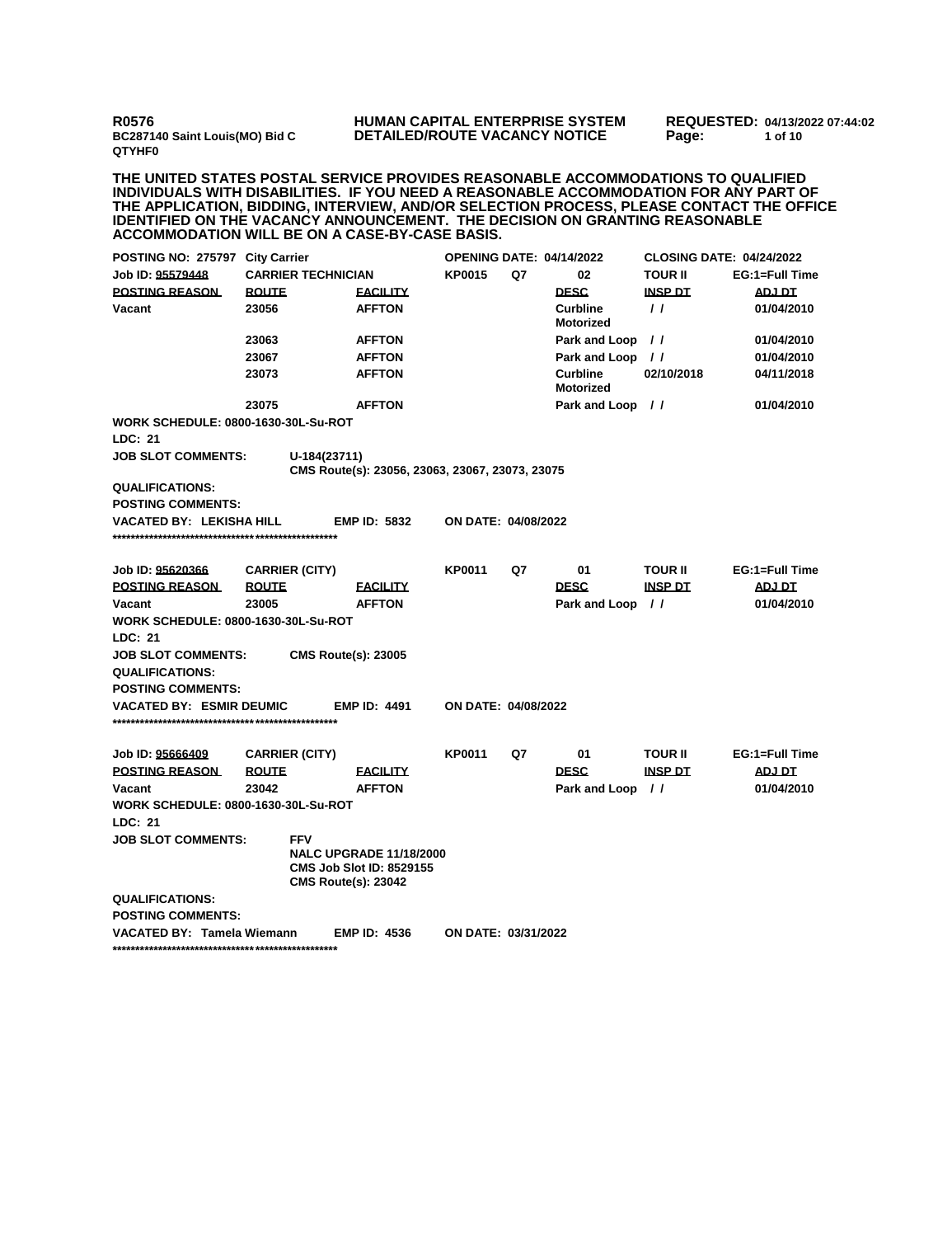| <b>R0576</b><br>BC287140 Saint Louis(MO) Bid C<br>QTYHF0     |                    |                           | <b>HUMAN CAPITAL ENTERPRISE SYSTEM</b><br><b>DETAILED/ROUTE VACANCY NOTICE</b>                                    | <b>REQUESTED:</b><br>Page: | 04/13/2022 07:44:02<br>2 of 10 |                          |                |                |  |
|--------------------------------------------------------------|--------------------|---------------------------|-------------------------------------------------------------------------------------------------------------------|----------------------------|--------------------------------|--------------------------|----------------|----------------|--|
| Job ID: 95707227                                             |                    | <b>CARRIER (CITY)</b>     |                                                                                                                   | <b>KP0011</b>              | Q7                             | 01                       | <b>TOUR II</b> | EG:1=Full Time |  |
| <b>POSTING REASON</b>                                        | <b>ROUTE</b>       |                           | <b>FACILITY</b>                                                                                                   |                            |                                | <b>DESC</b>              | <b>INSP DT</b> | ADJ DT         |  |
| Vacant                                                       | 23006              |                           | <b>AFFTON</b>                                                                                                     |                            |                                | Park and Loop //         |                | 01/04/2010     |  |
| <b>WORK SCHEDULE: 0800-1630-30L-Su-ROT</b>                   |                    |                           |                                                                                                                   |                            |                                |                          |                |                |  |
| LDC: 21                                                      |                    |                           |                                                                                                                   |                            |                                |                          |                |                |  |
| <b>JOB SLOT COMMENTS:</b>                                    |                    |                           | <b>CMS Job Slot ID: 8529138</b><br><b>CMS Route(s): 23006</b>                                                     |                            |                                |                          |                |                |  |
| <b>QUALIFICATIONS:</b>                                       |                    |                           |                                                                                                                   |                            |                                |                          |                |                |  |
| <b>POSTING COMMENTS:</b>                                     |                    |                           |                                                                                                                   |                            |                                |                          |                |                |  |
| VACATED BY: ANGELICA SMITH                                   |                    |                           | <b>EMP ID: 1717</b>                                                                                               | ON DATE: 04/08/2022        |                                |                          |                |                |  |
| Job ID: 95735701                                             |                    | <b>CARRIER (CITY)</b>     |                                                                                                                   | <b>KP0011</b>              | Q7                             | 01                       | <b>TOUR II</b> | EG:1=Full Time |  |
| <b>POSTING REASON</b>                                        | <b>ROUTE</b>       |                           | <b>FACILITY</b>                                                                                                   |                            |                                | <b>DESC</b>              | <b>INSP DT</b> | <b>ADJ DT</b>  |  |
| Vacant                                                       | 23049              |                           | <b>AFFTON</b>                                                                                                     |                            |                                | Park and Loop //         |                | 01/04/2010     |  |
| <b>WORK SCHEDULE: 0800-1630-30L-Su-ROT</b>                   |                    |                           |                                                                                                                   |                            |                                |                          |                |                |  |
| LDC: 21                                                      |                    |                           |                                                                                                                   |                            |                                |                          |                |                |  |
| <b>JOB SLOT COMMENTS:</b>                                    |                    |                           | LONG LIFE VEH.<br><b>NALC UPGRADE 11/18/2000</b><br><b>CMS Job Slot ID: 8529162</b><br><b>CMS Route(s): 23049</b> |                            |                                |                          |                |                |  |
| <b>QUALIFICATIONS:</b>                                       |                    |                           |                                                                                                                   |                            |                                |                          |                |                |  |
| <b>POSTING COMMENTS:</b>                                     |                    |                           |                                                                                                                   |                            |                                |                          |                |                |  |
| <b>VACATED BY: VERNES</b>                                    | <b>GANIBEGOVIC</b> |                           | <b>EMP ID: 9821</b>                                                                                               | <b>ON DATE: 04/08/2022</b> |                                |                          |                |                |  |
|                                                              |                    |                           |                                                                                                                   |                            |                                |                          |                |                |  |
| Job ID: 95475514                                             |                    | <b>CARRIER TECHNICIAN</b> |                                                                                                                   | <b>KP0015</b>              | Q7                             | 02                       | <b>TOUR II</b> | EG:1=Full Time |  |
| <b>POSTING REASON</b>                                        | <b>ROUTE</b>       |                           | <b>FACILITY</b>                                                                                                   |                            |                                | <b>DESC</b>              | <b>INSP DT</b> | <b>ADJ DT</b>  |  |
| Vacant                                                       | 10008              |                           | <b>CHOUTEAU</b>                                                                                                   |                            |                                | Park and Loop 03/11/2006 |                | 03/03/2016     |  |
|                                                              | 10011              |                           | <b>CHOUTEAU</b>                                                                                                   |                            |                                | Park and Loop 03/11/2006 |                | 03/03/2016     |  |
|                                                              | 10021              |                           | <b>CHOUTEAU</b>                                                                                                   |                            |                                | Park and Loop 03/25/2006 |                | 03/03/2016     |  |
|                                                              | 10056              |                           | <b>CHOUTEAU</b>                                                                                                   |                            |                                | Park and Loop 03/11/2006 |                | 03/03/2016     |  |
|                                                              | 10084              |                           | <b>CHOUTEAU</b>                                                                                                   |                            |                                | Park and Loop 03/25/2006 |                | 03/03/2016     |  |
| <b>WORK SCHEDULE: 0600-1430-30L-Su-ROT</b><br><b>LDC: 21</b> |                    |                           |                                                                                                                   |                            |                                |                          |                |                |  |
| <b>JOB SLOT COMMENTS:</b>                                    |                    |                           | T-36(10702), LLV<br><b>CMS Job Slot ID: 8529497</b><br>CMS Route(s): 10021, 10084, 10008, 10056, 10011            |                            |                                |                          |                |                |  |
| <b>QUALIFICATIONS:</b>                                       |                    |                           |                                                                                                                   |                            |                                |                          |                |                |  |
| <b>POSTING COMMENTS:</b>                                     |                    |                           |                                                                                                                   |                            |                                |                          |                |                |  |
| <b>VACATED BY: SHAWN HALL</b>                                |                    |                           | <b>EMP ID: 3062</b>                                                                                               | <b>ON DATE: 04/08/2022</b> |                                |                          |                |                |  |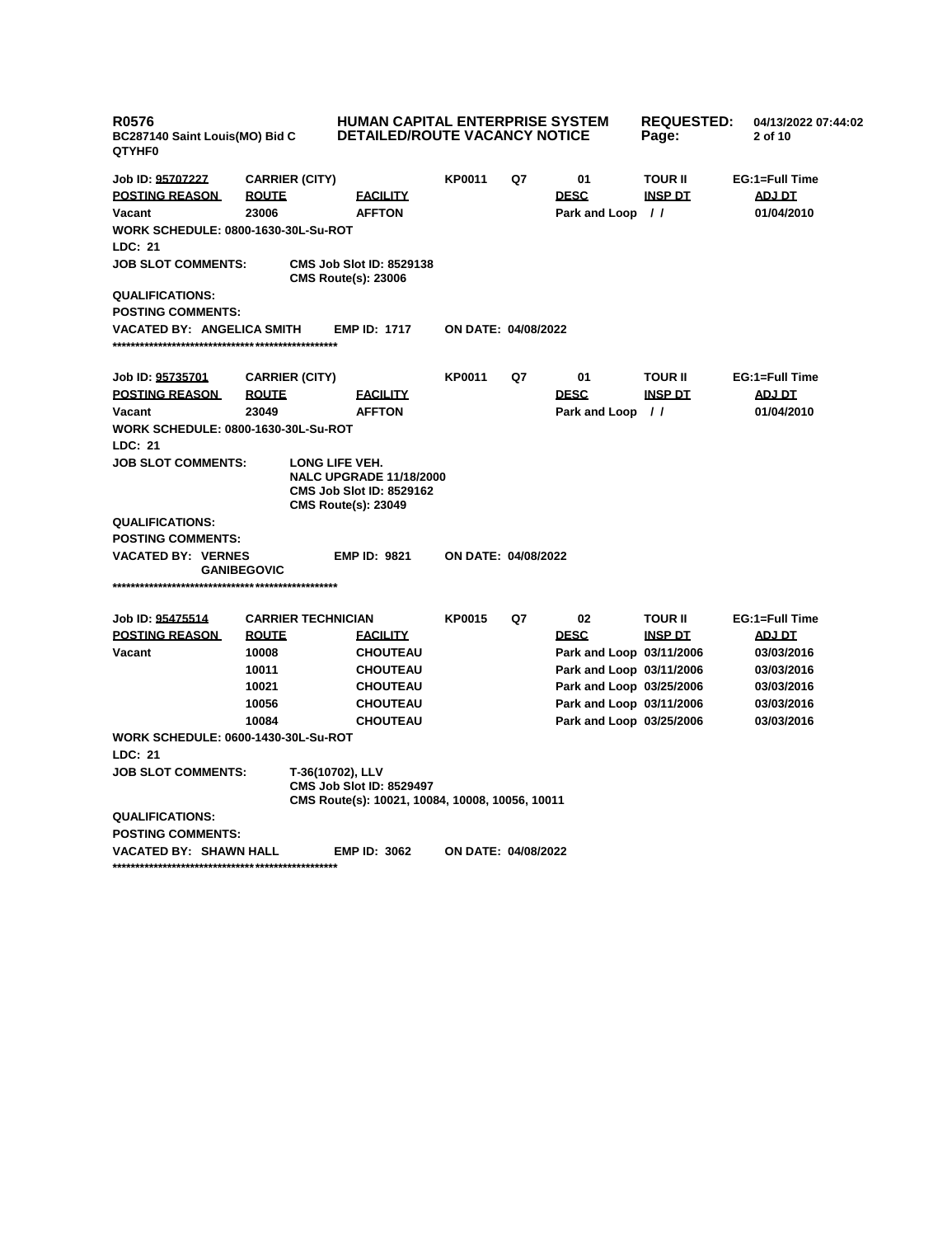| <b>R0576</b><br>BC287140 Saint Louis(MO) Bid C<br>QTYHF0 |                       |                                                                                                                                                                                             | <b>HUMAN CAPITAL ENTERPRISE SYSTEM</b><br><b>REQUESTED:</b><br>04/13/2022 07:44:02<br><b>DETAILED/ROUTE VACANCY NOTICE</b><br>Page:<br>3 of 10 |    |                          |                |                |  |
|----------------------------------------------------------|-----------------------|---------------------------------------------------------------------------------------------------------------------------------------------------------------------------------------------|------------------------------------------------------------------------------------------------------------------------------------------------|----|--------------------------|----------------|----------------|--|
| Job ID: 95627970                                         | <b>CARRIER (CITY)</b> |                                                                                                                                                                                             | KP0011                                                                                                                                         | Q7 | 01                       | <b>TOUR II</b> | EG:1=Full Time |  |
| <b>POSTING REASON</b>                                    | <b>ROUTE</b>          | <b>FACILITY</b>                                                                                                                                                                             |                                                                                                                                                |    | <b>DESC</b>              | <b>INSP DT</b> | ADJ DT         |  |
| Vacant                                                   | 10082                 | <b>CHOUTEAU</b>                                                                                                                                                                             |                                                                                                                                                |    | Park and Loop 03/11/2006 |                | 03/03/2016     |  |
| <b>WORK SCHEDULE: 0730-1600-30L-Su-ROT</b>               |                       |                                                                                                                                                                                             |                                                                                                                                                |    |                          |                |                |  |
| LDC: 21                                                  |                       |                                                                                                                                                                                             |                                                                                                                                                |    |                          |                |                |  |
| <b>JOB SLOT COMMENTS:</b>                                | eff 08/04/18.         | <b>1 HOUR EXPRESS RUN TO MARYVILLE GARDENS</b><br><b>CMS Job Slot ID: 8529491</b><br><b>CMS Route(s): 10082</b><br>Employee moved to duplicate position 72091776 in order to delete NOA 926 |                                                                                                                                                |    |                          |                |                |  |
| <b>QUALIFICATIONS:</b>                                   |                       |                                                                                                                                                                                             |                                                                                                                                                |    |                          |                |                |  |
| <b>POSTING COMMENTS:</b>                                 |                       |                                                                                                                                                                                             |                                                                                                                                                |    |                          |                |                |  |
| VACATED BY: LAJUANA                                      | <b>MCNUTT-BROWN</b>   | <b>EMP ID: 3718</b>                                                                                                                                                                         | <b>ON DATE: 02/08/2022</b>                                                                                                                     |    |                          |                |                |  |
| Job ID: 95849628                                         | <b>CARRIER (CITY)</b> |                                                                                                                                                                                             | KP0011                                                                                                                                         | Q7 | 01                       | <b>TOUR II</b> | EG:1=Full Time |  |
| <b>POSTING REASON</b>                                    | <b>ROUTE</b>          | <b>FACILITY</b>                                                                                                                                                                             |                                                                                                                                                |    | <b>DESC</b>              | <b>INSP DT</b> | <b>ADJ DT</b>  |  |
| Vacant                                                   | 10009                 | <b>CHOUTEAU</b>                                                                                                                                                                             |                                                                                                                                                |    | Park and Loop 03/11/2006 |                | 03/03/2016     |  |
| <b>WORK SCHEDULE: 0600-1430-30L-Su-ROT</b>               |                       |                                                                                                                                                                                             |                                                                                                                                                |    |                          |                |                |  |
| LDC: 21                                                  |                       |                                                                                                                                                                                             |                                                                                                                                                |    |                          |                |                |  |
| <b>JOB SLOT COMMENTS:</b>                                | LLV                   | <b>NALC UPGRADE 11/18/2000</b><br><b>CMS Job Slot ID: 8529476</b><br><b>CMS Route(s): 10009</b>                                                                                             |                                                                                                                                                |    |                          |                |                |  |
| <b>QUALIFICATIONS:</b>                                   |                       |                                                                                                                                                                                             |                                                                                                                                                |    |                          |                |                |  |
| <b>POSTING COMMENTS:</b>                                 |                       |                                                                                                                                                                                             |                                                                                                                                                |    |                          |                |                |  |
| VACATED BY: Andrea Rucker                                |                       | <b>EMP ID: 2555</b>                                                                                                                                                                         | <b>ON DATE: 03/15/2022</b>                                                                                                                     |    |                          |                |                |  |
| Job ID: 95854079                                         | <b>CARRIER (CITY)</b> |                                                                                                                                                                                             | KP0011                                                                                                                                         | Q7 | 01                       | <b>TOUR II</b> | EG:1=Full Time |  |
| <b>POSTING REASON</b>                                    | <b>ROUTE</b>          | <b>FACILITY</b>                                                                                                                                                                             |                                                                                                                                                |    | <b>DESC</b>              | <u>INSP DT</u> | <b>ADJ DT</b>  |  |
| Vacant                                                   | 05052                 | <b>CLAYTON</b>                                                                                                                                                                              |                                                                                                                                                |    | Park and Loop 04/09/2018 |                | 06/14/2018     |  |
| <b>WORK SCHEDULE: 0830-1700-30L-Su-ROT</b><br>LDC: 21    |                       |                                                                                                                                                                                             |                                                                                                                                                |    |                          |                |                |  |
| <b>JOB SLOT COMMENTS:</b>                                | LLV                   | <b>NALC UPGRADE 11/18/2000</b><br><b>CMS Job Slot ID: 8529091</b><br><b>CMS Route(s): 05052</b>                                                                                             |                                                                                                                                                |    |                          |                |                |  |
| <b>QUALIFICATIONS:</b>                                   |                       |                                                                                                                                                                                             |                                                                                                                                                |    |                          |                |                |  |
| <b>POSTING COMMENTS:</b>                                 |                       |                                                                                                                                                                                             |                                                                                                                                                |    |                          |                |                |  |
| <b>VACATED BY: Armani Jenkins</b>                        |                       | <b>EMP ID: 7318</b>                                                                                                                                                                         | ON DATE: 03/19/2022                                                                                                                            |    |                          |                |                |  |
| Job ID: 95727653                                         | <b>CARRIER (CITY)</b> |                                                                                                                                                                                             | KP0011                                                                                                                                         | Q7 | 01                       | <b>TOUR II</b> | EG:1=Full Time |  |
| <b>POSTING REASON</b>                                    | <b>ROUTE</b>          | <b>FACILITY</b>                                                                                                                                                                             |                                                                                                                                                |    | <b>DESC</b>              | <b>INSP DT</b> | ADJ DT         |  |
| Vacant                                                   | 17061                 |                                                                                                                                                                                             |                                                                                                                                                |    | Park and Loop            | $\frac{1}{2}$  | 07/24/2009     |  |
| <b>WORK SCHEDULE: 0830-1700-30L-Su-ROT</b>               |                       |                                                                                                                                                                                             |                                                                                                                                                |    |                          |                |                |  |
| <b>LDC: 21</b>                                           |                       |                                                                                                                                                                                             |                                                                                                                                                |    |                          |                |                |  |
| <b>JOB SLOT COMMENTS:</b>                                | MO 63105              | THIS POSITION REPORTS TO THE CLAYTON BRANCH, 7750 MARYLAND AVE, ST LOUIS<br><b>CMS Job Slot ID: 8529282</b><br><b>CMS Route(s): 17061</b>                                                   |                                                                                                                                                |    |                          |                |                |  |
| <b>QUALIFICATIONS:</b>                                   |                       |                                                                                                                                                                                             |                                                                                                                                                |    |                          |                |                |  |
| <b>POSTING COMMENTS:</b>                                 |                       |                                                                                                                                                                                             |                                                                                                                                                |    |                          |                |                |  |
| VACATED BY: KARA KEMP                                    |                       | <b>EMP ID: 8358</b>                                                                                                                                                                         | ON DATE: 03/17/2022                                                                                                                            |    |                          |                |                |  |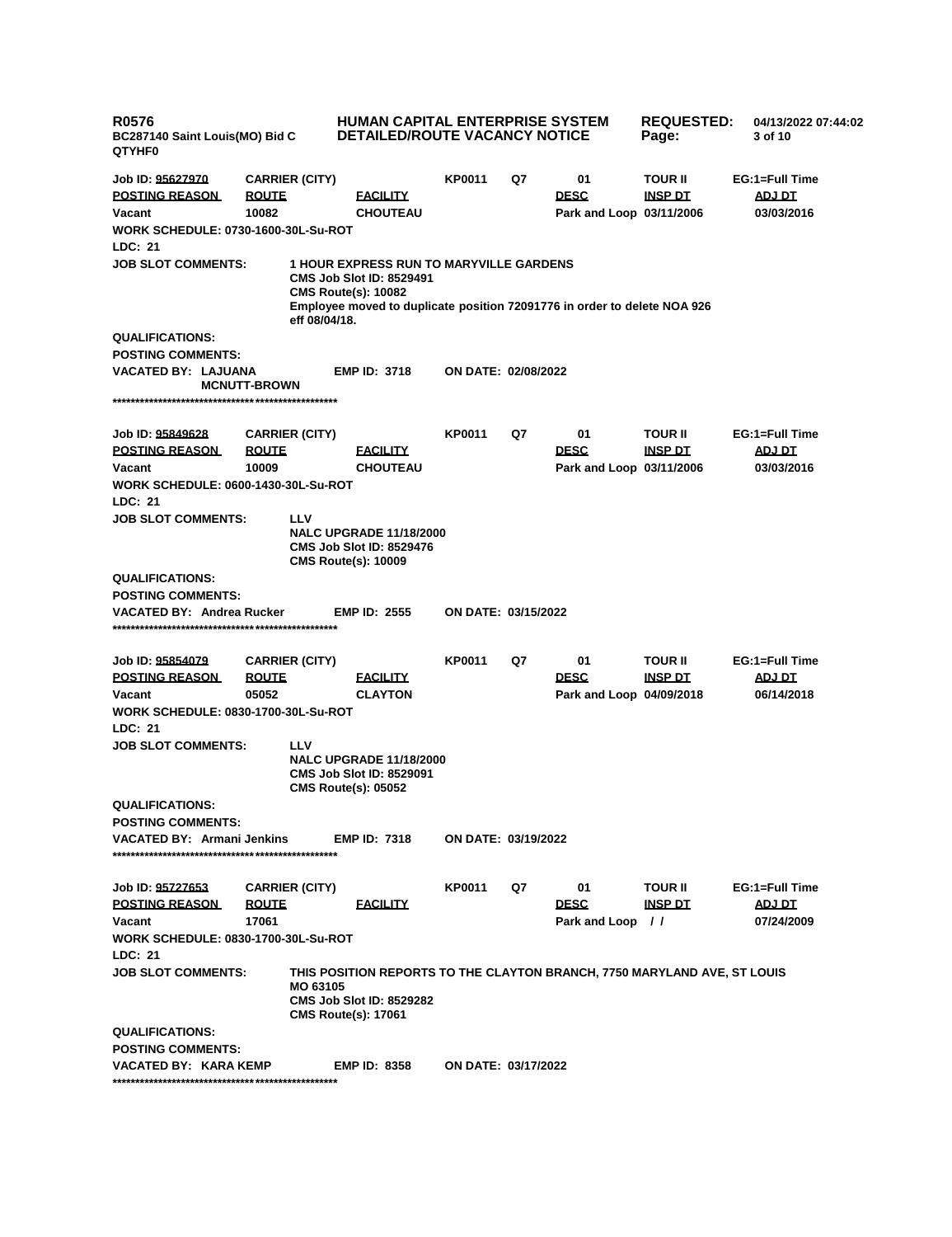| <b>R0576</b><br>BC287140 Saint Louis(MO) Bid C<br><b>QTYHF0</b>                                   | <b>HUMAN CAPITAL ENTERPRISE SYSTEM</b><br><b>DETAILED/ROUTE VACANCY NOTICE</b> |                                                                                                                                       | <b>REQUESTED:</b><br>Page: | 04/13/2022 07:44:02<br>4 of 10 |                                       |                                  |                                        |
|---------------------------------------------------------------------------------------------------|--------------------------------------------------------------------------------|---------------------------------------------------------------------------------------------------------------------------------------|----------------------------|--------------------------------|---------------------------------------|----------------------------------|----------------------------------------|
| Job ID: 95775291<br><b>POSTING REASON</b><br>Vacant<br><b>WORK SCHEDULE: 0830-1700-30L-Su-ROT</b> | <b>CARRIER (CITY)</b><br><b>ROUTE</b><br>17073                                 | <b>FACILITY</b>                                                                                                                       | KP0011                     | Q7                             | 01<br><b>DESC</b><br>Park and Loop // | <b>TOUR II</b><br><b>INSP DT</b> | EG:1=Full Time<br>ADJ DT<br>07/24/2009 |
| LDC: 67                                                                                           |                                                                                |                                                                                                                                       |                            |                                |                                       |                                  |                                        |
| <b>JOB SLOT COMMENTS:</b>                                                                         |                                                                                | <b>CMS Job Slot ID: 8529287</b><br><b>CMS Route(s): 17073</b>                                                                         |                            |                                |                                       |                                  |                                        |
| <b>QUALIFICATIONS:</b>                                                                            |                                                                                |                                                                                                                                       |                            |                                |                                       |                                  |                                        |
| <b>POSTING COMMENTS:</b>                                                                          |                                                                                |                                                                                                                                       |                            |                                |                                       |                                  |                                        |
| <b>VACATED BY: Paula Kraemer</b>                                                                  |                                                                                | <b>EMP ID: 5885</b>                                                                                                                   | ON DATE: 03/19/2022        |                                |                                       |                                  |                                        |
| Job ID: 95619973                                                                                  | <b>CARRIER (CITY)</b>                                                          |                                                                                                                                       | <b>KP0011</b>              | Q7                             | 01                                    | <b>TOUR II</b>                   | EG:1=Full Time                         |
| <b>POSTING REASON</b>                                                                             | <b>ROUTE</b>                                                                   | <b>FACILITY</b>                                                                                                                       |                            |                                | <b>DESC</b>                           | <u>INSP DT</u>                   | <b>ADJ DT</b>                          |
| Vacant                                                                                            | 14092                                                                          | <b>TIMOTHY M GAFFNEY</b>                                                                                                              |                            |                                | Park and Loop 03/04/2019              |                                  | 06/12/2019                             |
| <b>WORK SCHEDULE: 0900-1730-30L-Su-ROT</b>                                                        |                                                                                |                                                                                                                                       |                            |                                |                                       |                                  |                                        |
| LDC: 21                                                                                           |                                                                                |                                                                                                                                       |                            |                                |                                       |                                  |                                        |
| <b>JOB SLOT COMMENTS:</b>                                                                         |                                                                                | LONG LIFE VEH. DRIVE OUT AGREEMENT<br><b>NALC UPGRADE 11/18/2000</b><br><b>CMS Job Slot ID: 8529771</b><br><b>CMS Route(s): 14092</b> |                            |                                |                                       |                                  |                                        |
| <b>QUALIFICATIONS:</b><br><b>POSTING COMMENTS:</b>                                                |                                                                                |                                                                                                                                       |                            |                                |                                       |                                  |                                        |
| <b>VACATED BY: DONYA GRAY</b>                                                                     |                                                                                | <b>EMP ID: 0271</b>                                                                                                                   | <b>ON DATE: 02/24/2022</b> |                                |                                       |                                  |                                        |
| Job ID: 95810702                                                                                  | <b>CARRIER (CITY)</b>                                                          |                                                                                                                                       | <b>KP0011</b>              | Q7                             | 01                                    | <b>TOUR II</b>                   | EG:1=Full Time                         |
| <b>POSTING REASON</b>                                                                             | <b>ROUTE</b>                                                                   | <b>FACILITY</b>                                                                                                                       |                            |                                | <b>DESC</b>                           | <b>INSP DT</b>                   | <b>ADJ DT</b>                          |
| Vacant                                                                                            | 16084                                                                          | <b>GRAVOIS</b>                                                                                                                        |                            |                                | Park and Loop //                      |                                  | 02/24/2012                             |
| <b>WORK SCHEDULE: 0700-1530-30L-Su-ROT</b>                                                        |                                                                                |                                                                                                                                       |                            |                                |                                       |                                  |                                        |
| LDC: 21                                                                                           |                                                                                |                                                                                                                                       |                            |                                |                                       |                                  |                                        |
| <b>JOB SLOT COMMENTS:</b>                                                                         |                                                                                | <b>CMS ROUTE: 16084</b>                                                                                                               |                            |                                |                                       |                                  |                                        |
| <b>QUALIFICATIONS:</b>                                                                            |                                                                                |                                                                                                                                       |                            |                                |                                       |                                  |                                        |
| <b>POSTING COMMENTS:</b><br><b>VACATED BY: SHAWN MCDANIEL</b>                                     |                                                                                | <b>EMP ID: 9854</b>                                                                                                                   | ON DATE: 02/25/2022        |                                |                                       |                                  |                                        |
|                                                                                                   |                                                                                |                                                                                                                                       |                            |                                |                                       |                                  |                                        |
| Job ID: 95493831                                                                                  | <b>CARRIER (CITY)</b>                                                          |                                                                                                                                       | <b>KP0011</b>              | Q7                             | 01                                    |                                  | EG:1=Full Time                         |
| <b>POSTING REASON</b>                                                                             | <b>ROUTE</b>                                                                   | <b>FACILITY</b>                                                                                                                       |                            |                                | <b>DESC</b>                           | <b>INSP DT</b>                   | ADJ DT                                 |
| Vacant                                                                                            | 36089                                                                          | <b>JENNINGS</b>                                                                                                                       |                            |                                | <b>Curbline</b><br>Motorized          | 04/24/2017                       | 09/23/2019                             |
| <b>WORK SCHEDULE: 0800-1630-30L-Su-ROT</b>                                                        |                                                                                |                                                                                                                                       |                            |                                |                                       |                                  |                                        |
| LDC: 21                                                                                           |                                                                                |                                                                                                                                       |                            |                                |                                       |                                  |                                        |
| <b>JOB SLOT COMMENTS:</b>                                                                         | <b>LLV</b>                                                                     | <b>CMS Job Slot ID: 8530249</b><br><b>CMS Route(s): 36089</b>                                                                         |                            |                                |                                       |                                  |                                        |
| <b>QUALIFICATIONS:</b>                                                                            |                                                                                |                                                                                                                                       |                            |                                |                                       |                                  |                                        |
| <b>POSTING COMMENTS:</b>                                                                          |                                                                                |                                                                                                                                       |                            |                                |                                       |                                  |                                        |
| VACATED BY: Ramona Birge Combs EMP ID: 5099                                                       |                                                                                |                                                                                                                                       | ON DATE: 03/23/2022        |                                |                                       |                                  |                                        |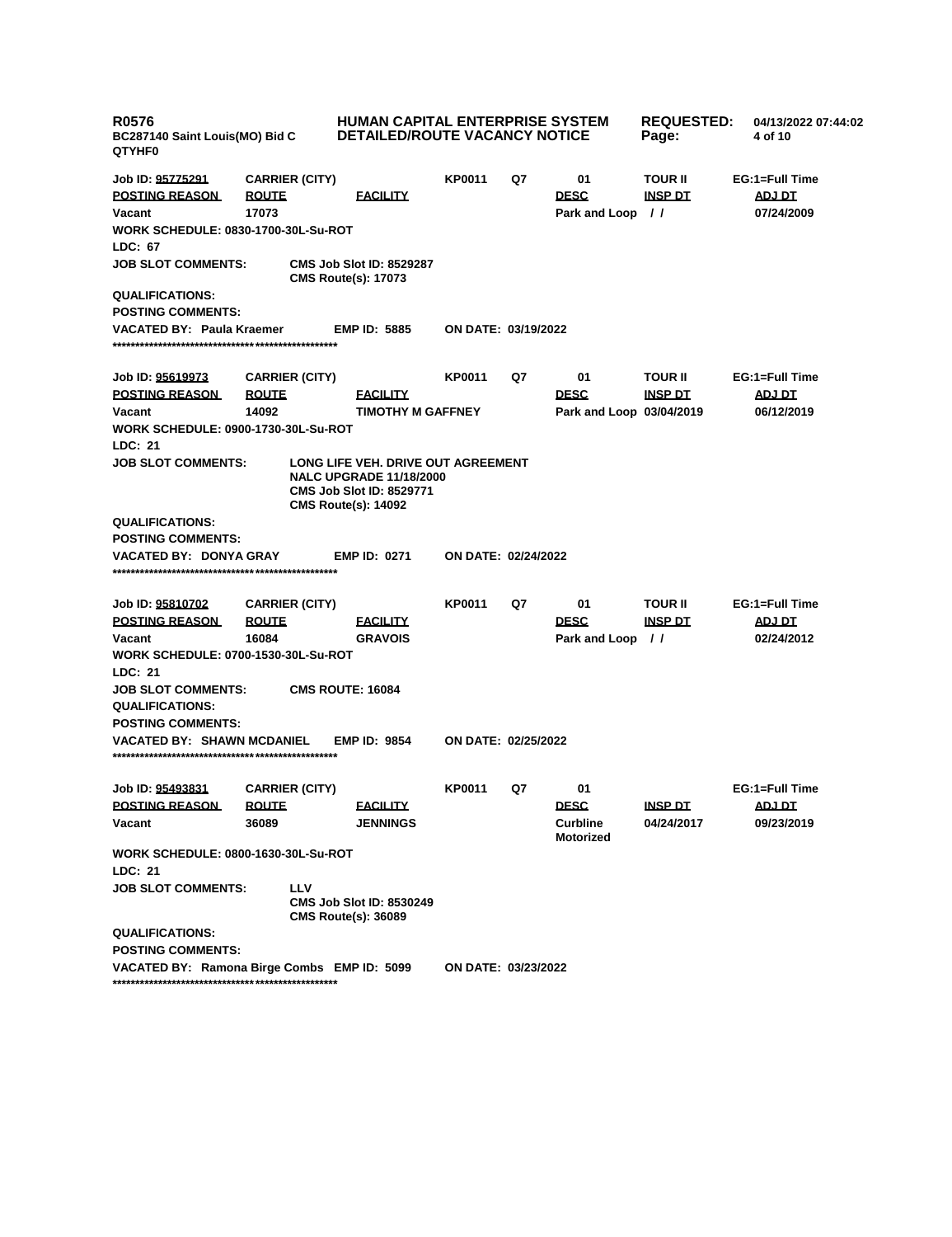**R0576 BC287140 Saint Louis(MO) Bid C QTYHF0 HUMAN CAPITAL ENTERPRISE SYSTEM DETAILED/ROUTE VACANCY NOTICE REQUESTED: 04/13/2022 07:44:02 Page: 5 of 10 Job ID: 95872904 CARRIER TECHNICIAN KP0015 Q7 02 TOUR II EG:1=Full Time POSTING REASON ROUTE FACILITY DESC INSP DT ADJ DT Vacant 36040 JENNINGS Curbline Motorized 04/17/2017 09/23/2019 36047 JENNINGS Curbline Motorized 04/17/2017 09/23/2019 36062 JENNINGS Park and Loop 04/24/2017 09/23/2019 36092 JENNINGS Curbline Motorized 04/24/2017 09/23/2019 36094 JENNINGS Park and Loop 04/24/2017 09/23/2019 WORK SCHEDULE: 0800-1630-30L-Su-ROT LDC: 21 JOB SLOT COMMENTS: (36702) CMS Job Slot ID: 8530016 CMS Route(s): 36094, 36092, 36062, 36047, 36040 QUALIFICATIONS: POSTING COMMENTS: VACATED BY: KIMBERLY MONTGOMERY EMP ID: 1595 ON DATE: 03/25/2022 \*\*\*\*\*\*\*\*\*\*\*\*\*\*\*\*\*\*\*\*\*\*\*\*\*\*\*\*\*\*\*\*\*\*\*\*\*\*\*\*\*\*\*\*\*\*\*\*\* Job ID: 95879083 CARRIER (CITY) KP0011 Q7 01 TOUR II EG:1=Full Time POSTING REASON ROUTE FACILITY DESC INSP DT ADJ DT Vacant 36062 JENNINGS Park and Loop 04/24/2017 09/23/2019 WORK SCHEDULE: 0800-1630-30L-Su-ROT LDC: 21 JOB SLOT COMMENTS: CMS Job Slot ID: 8530034 CMS Route(s): 36062 QUALIFICATIONS: POSTING COMMENTS: VACATED BY: BRIANICIA DEAL EMP ID: 0136 ON DATE: 03/30/2022 \*\*\*\*\*\*\*\*\*\*\*\*\*\*\*\*\*\*\*\*\*\*\*\*\*\*\*\*\*\*\*\*\*\*\*\*\*\*\*\*\*\*\*\*\*\*\*\*\* Job ID: 72880727 CARRIER (CITY) KP0011 Q7 01 TOUR II EG:1=Full Time POSTING REASON ROUTE FACILITY DESC INSP DT ADJ DT Vacant 19094 MACKENZIE POINTE Other / / 11/16/2021 WORK SCHEDULE: 0800-1630-30L-Su-ROT LDC: 21 JOB SLOT COMMENTS: Aux Route made into full route due to inspection of station completed 11/5/21 QUALIFICATIONS: POSTING COMMENTS: VACATED BY: ANDREW DESUZA EMP ID: 4167 ON DATE: 04/08/2022 \*\*\*\*\*\*\*\*\*\*\*\*\*\*\*\*\*\*\*\*\*\*\*\*\*\*\*\*\*\*\*\*\*\*\*\*\*\*\*\*\*\*\*\*\*\*\*\*\* Job ID: 95672090 CARRIER (CITY) KP0011 Q7 01 TOUR II EG:1=Full Time POSTING REASON ROUTE FACILITY DESC INSP DT ADJ DT Vacant 19050 MACKENZIE POINTE Park and Loop 04/09/2012 07/19/2012 WORK SCHEDULE: 0800-1630-30L-Su-ROT LDC: 21 JOB SLOT COMMENTS: CMS Job Slot ID: 8529905 CMS Route(s): 19050 QUALIFICATIONS: POSTING COMMENTS: VACATED BY: CHRISTOPHER LOWRYEMP ID: 2442 ON DATE: 01/14/2022 \*\*\*\*\*\*\*\*\*\*\*\*\*\*\*\*\*\*\*\*\*\*\*\*\*\*\*\*\*\*\*\*\*\*\*\*\*\*\*\*\*\*\*\*\*\*\*\*\***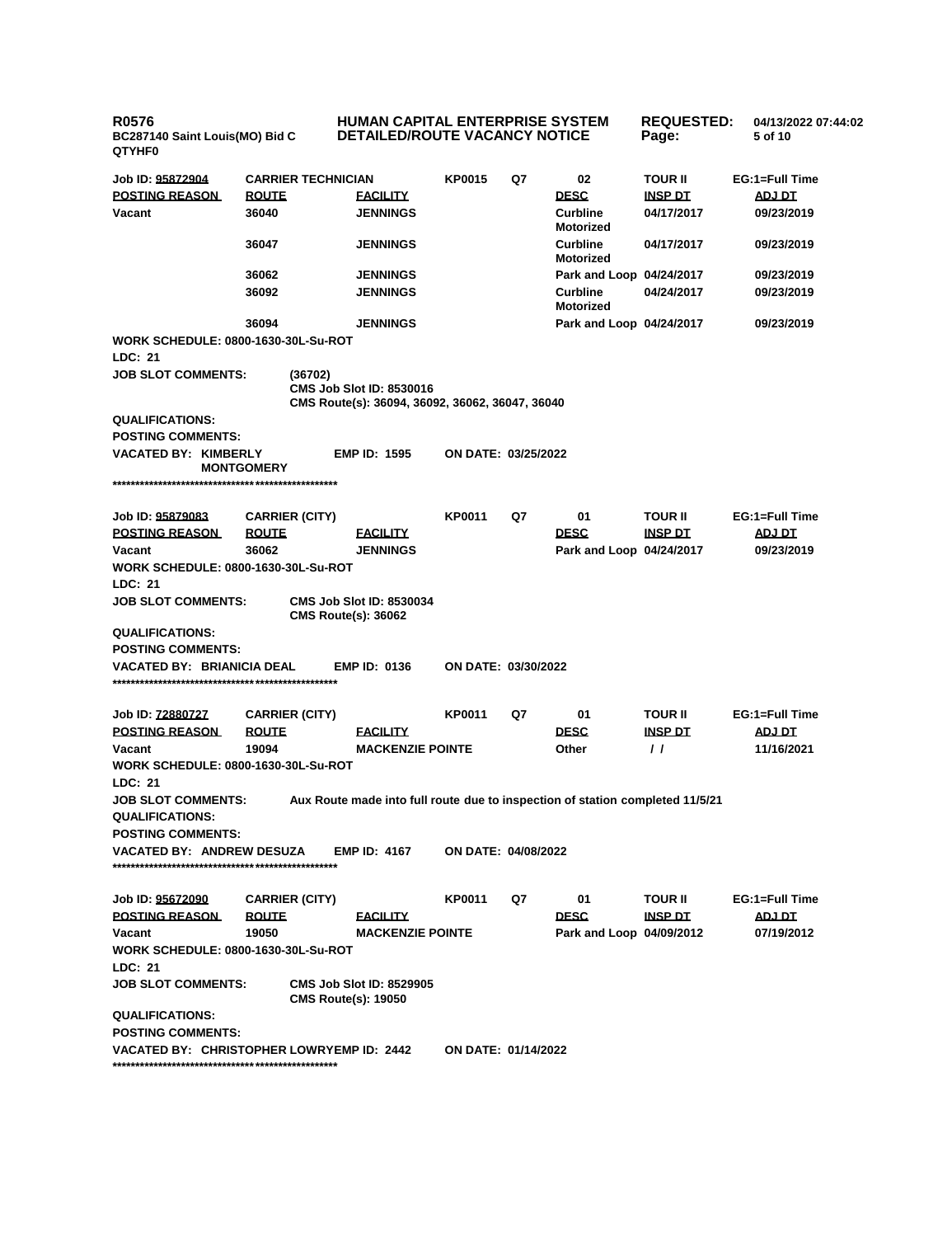| <b>R0576</b><br>BC287140 Saint Louis(MO) Bid C<br>QTYHF0 |                       | <b>HUMAN CAPITAL ENTERPRISE SYSTEM</b><br><b>DETAILED/ROUTE VACANCY NOTICE</b>                                                               |                            | <b>REQUESTED:</b><br>Page: | 04/13/2022 07:44:02<br>6 of 10  |                |                             |
|----------------------------------------------------------|-----------------------|----------------------------------------------------------------------------------------------------------------------------------------------|----------------------------|----------------------------|---------------------------------|----------------|-----------------------------|
| Job ID: 95868564                                         | <b>CARRIER (CITY)</b> |                                                                                                                                              | KP0011                     | Q7                         | 01                              | <b>TOUR II</b> | EG:1=Full Time              |
| <b>POSTING REASON</b>                                    | <b>ROUTE</b>          | <b>FACILITY</b>                                                                                                                              |                            |                            | <b>DESC</b>                     | <b>INSP DT</b> | ADJ DT                      |
| Vacant                                                   | 19071                 | <b>MACKENZIE POINTE</b>                                                                                                                      |                            |                            | Park and Loop 04/09/2012        |                | 07/19/2012                  |
| <b>WORK SCHEDULE: 0800-1630-30L-Su-ROT</b>               |                       |                                                                                                                                              |                            |                            |                                 |                |                             |
| LDC: 21                                                  |                       |                                                                                                                                              |                            |                            |                                 |                |                             |
| <b>JOB SLOT COMMENTS:</b>                                |                       | <b>LONG LIFE VEH</b><br><b>REPLACES JOB 1475144 NALC UPGRADE 11/18/2000</b><br><b>CMS Job Slot ID: 8529886</b><br><b>CMS Route(s): 19071</b> |                            |                            |                                 |                |                             |
| <b>QUALIFICATIONS:</b>                                   |                       |                                                                                                                                              |                            |                            |                                 |                |                             |
| <b>POSTING COMMENTS:</b>                                 |                       |                                                                                                                                              |                            |                            |                                 |                |                             |
| VACATED BY: Rebecca Pearl                                |                       | <b>EMP ID: 4743</b>                                                                                                                          | <b>ON DATE: 04/08/2022</b> |                            |                                 |                |                             |
| Job ID: 95859019                                         | <b>CARRIER (CITY)</b> |                                                                                                                                              | KP0011                     | Q7                         | 01                              | <b>TOUR II</b> | EG:1=Full Time              |
| <b>POSTING REASON</b>                                    | <b>ROUTE</b>          | <b>FACILITY</b>                                                                                                                              |                            |                            | <b>DESC</b>                     | <b>INSP DT</b> | <b>ADJ DT</b>               |
| Vacant                                                   |                       | <b>MAPLEWOOD</b>                                                                                                                             |                            |                            |                                 |                |                             |
| WORK SCHEDULE: 0730-1600-30L-Su-ROT                      |                       |                                                                                                                                              |                            |                            |                                 |                |                             |
| <b>LDC: 21</b>                                           |                       |                                                                                                                                              |                            |                            |                                 |                |                             |
| <b>JOB SLOT COMMENTS:</b>                                |                       | <b>RESERVE ROUTE R-43704</b><br><b>CMS Job Slot ID: 8753230</b><br><b>CMS Route(s): 43704</b>                                                |                            |                            |                                 |                |                             |
| <b>QUALIFICATIONS:</b>                                   | <b>LLV RHD</b>        | <b>VALID STATE DRIVER'S LICENSE</b>                                                                                                          |                            |                            |                                 |                |                             |
| <b>POSTING COMMENTS:</b>                                 |                       |                                                                                                                                              |                            |                            |                                 |                |                             |
| <b>VACATED BY: TYLER SMITH</b>                           |                       | <b>EMP ID: 4206</b>                                                                                                                          | <b>ON DATE: 04/08/2022</b> |                            |                                 |                |                             |
|                                                          |                       |                                                                                                                                              |                            |                            |                                 |                |                             |
|                                                          |                       |                                                                                                                                              |                            |                            |                                 |                |                             |
| Job ID: 95859792                                         | <b>CARRIER (CITY)</b> |                                                                                                                                              | KP0011                     | Q7                         | 01                              | <b>TOUR II</b> | EG:1=Full Time              |
| <b>POSTING REASON</b><br>Vacant                          | <u>ROUTE</u><br>18015 | <b>FACILITY</b><br><b>MARYVILLE GARDENS</b>                                                                                                  |                            |                            | <b>DESC</b><br>Park and Loop // | <b>INSP DT</b> | <b>ADJ DT</b><br>02/25/2010 |
| <b>WORK SCHEDULE: 0730-1600-30L-Su-ROT</b>               |                       |                                                                                                                                              |                            |                            |                                 |                |                             |
| <b>LDC: 21</b>                                           |                       |                                                                                                                                              |                            |                            |                                 |                |                             |
| <b>JOB SLOT COMMENTS:</b>                                | <b>LLV</b>            |                                                                                                                                              |                            |                            |                                 |                |                             |
|                                                          |                       | <b>NALC UPGRADE 11-18-2000.</b><br><b>CMS Job Slot ID: 8555009</b><br><b>CMS Route(s): 18015</b>                                             |                            |                            |                                 |                |                             |
| <b>QUALIFICATIONS:</b>                                   |                       |                                                                                                                                              |                            |                            |                                 |                |                             |
| <b>POSTING COMMENTS:</b>                                 |                       |                                                                                                                                              |                            |                            |                                 |                |                             |
| <b>VACATED BY: TANEISHA HARRIS</b>                       |                       | <b>EMP ID: 9781</b>                                                                                                                          | ON DATE: 04/08/2022        |                            |                                 |                |                             |
|                                                          |                       |                                                                                                                                              |                            |                            |                                 |                |                             |
| Job ID: 95564300                                         | <b>CARRIER (CITY)</b> |                                                                                                                                              | KP0011                     | Q7                         | 01                              | <b>TOUR II</b> | EG:1=Full Time              |
| <b>POSTING REASON</b>                                    | <b>ROUTE</b>          | <b>FACILITY</b>                                                                                                                              |                            |                            | <b>DESC</b>                     | <u>INSP DT</u> | ADJ DT                      |
| Vacant                                                   | 34010                 |                                                                                                                                              |                            |                            | Park and Loop                   | - 11           | 08/07/2009                  |
| <b>WORK SCHEDULE: 0800-1630-30L-Su-ROT</b>               |                       |                                                                                                                                              |                            |                            |                                 |                |                             |
| LDC: 21                                                  |                       |                                                                                                                                              |                            |                            |                                 |                |                             |
| <b>JOB SLOT COMMENTS:</b>                                | 63121.                | CMS Job Slot ID: 8530147 CMS Route(s): 34010<br>Job reports to Normandy Branch. 7450 Natural Bridge Road, St Louis MO                        |                            |                            |                                 |                |                             |
| <b>QUALIFICATIONS:</b>                                   |                       |                                                                                                                                              |                            |                            |                                 |                |                             |
| <b>POSTING COMMENTS:</b>                                 |                       |                                                                                                                                              |                            |                            |                                 |                |                             |
| <b>VACATED BY: KELSEY VANHOOK</b>                        |                       | <b>EMP ID: 2973</b>                                                                                                                          | <b>ON DATE: 04/08/2022</b> |                            |                                 |                |                             |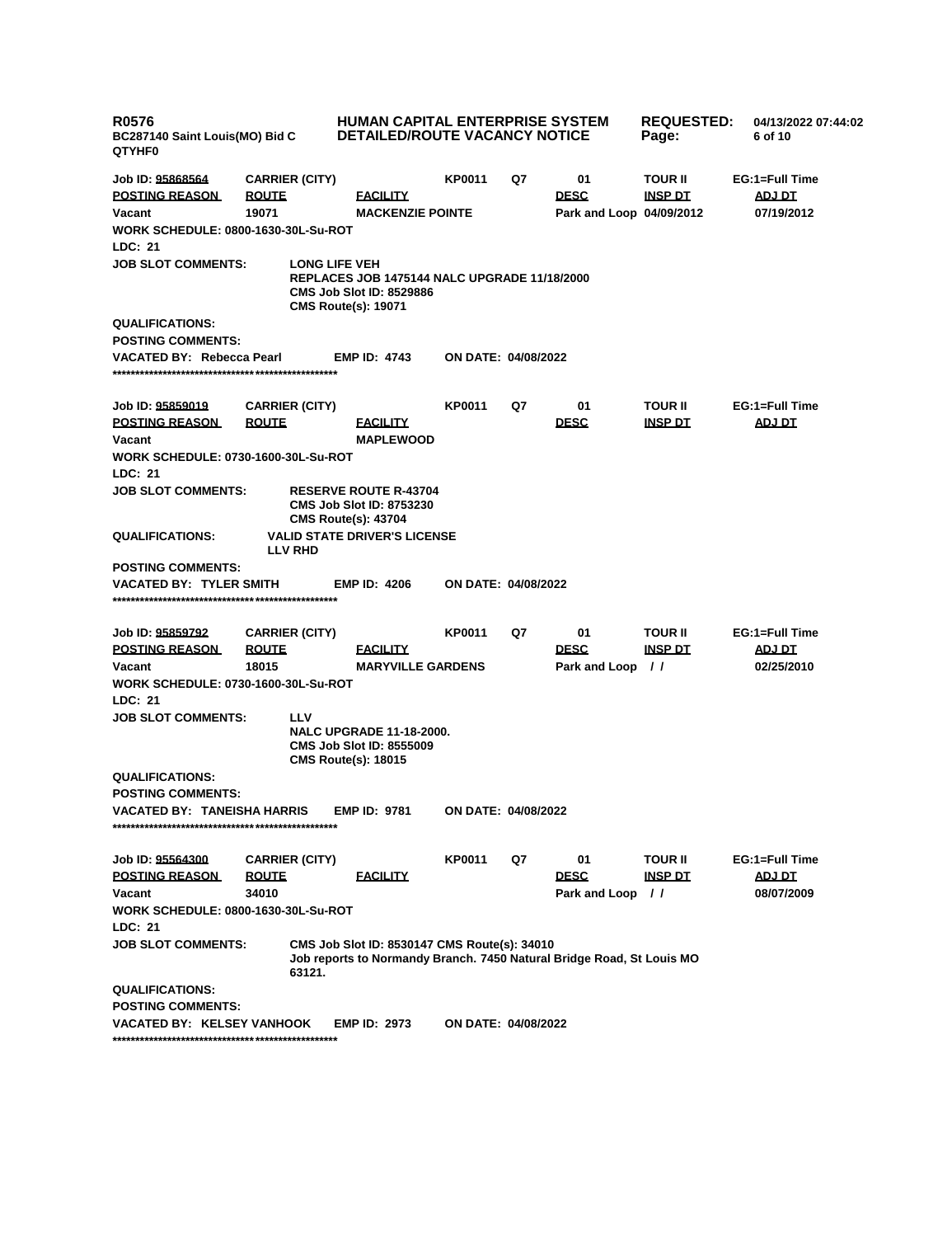| <b>R0576</b><br>BC287140 Saint Louis(MO) Bid C<br><b>QTYHF0</b> |                |                                          | <b>HUMAN CAPITAL ENTERPRISE SYSTEM</b><br><b>DETAILED/ROUTE VACANCY NOTICE</b>     |                            |    |                                     | <b>REQUESTED:</b><br>Page: | 04/13/2022 07:44:02<br>7 of 10 |
|-----------------------------------------------------------------|----------------|------------------------------------------|------------------------------------------------------------------------------------|----------------------------|----|-------------------------------------|----------------------------|--------------------------------|
| Job ID: 95609589                                                |                | <b>CARRIER TECHNICIAN</b>                |                                                                                    | <b>KP0015</b>              | Q7 | 02                                  | TOUR II                    | EG:1=Full Time                 |
| <b>POSTING REASON</b>                                           | <b>ROUTE</b>   |                                          | <b>FACILITY</b>                                                                    |                            |    | <b>DESC</b>                         | <b>INSP DT</b>             | <b>ADJ DT</b>                  |
| Vacant                                                          | 21004          |                                          | <b>NORMANDY</b>                                                                    |                            |    |                                     | $\prime$                   |                                |
|                                                                 |                |                                          |                                                                                    |                            |    | Park and Loop                       |                            | 02/17/2012                     |
|                                                                 | 21021<br>21027 |                                          | <b>NORMANDY</b>                                                                    |                            |    | Park and Loop                       | $\prime\prime$             | 02/17/2012                     |
|                                                                 |                |                                          | <b>NORMANDY</b>                                                                    |                            |    | Park and Loop                       | $\prime$                   | 02/17/2012                     |
|                                                                 | 21030          |                                          | <b>NORMANDY</b>                                                                    |                            |    | Park and Loop                       | $\prime$                   | 02/17/2012                     |
| <b>WORK SCHEDULE: 0800-1630-30L-Su-ROT</b>                      | 21066          |                                          | <b>NORMANDY</b>                                                                    |                            |    | Park and Loop //                    |                            | 02/17/2012                     |
| LDC: 21                                                         |                |                                          |                                                                                    |                            |    |                                     |                            |                                |
| <b>JOB SLOT COMMENTS:</b>                                       |                |                                          |                                                                                    |                            |    |                                     |                            |                                |
|                                                                 |                | T-122(21704)                             | <b>CMS Job Slot ID: 8529226</b><br>CMS Route(s): 21027, 21030, 21066, 21004, 21021 |                            |    |                                     |                            |                                |
| <b>QUALIFICATIONS:</b>                                          |                |                                          |                                                                                    |                            |    |                                     |                            |                                |
| <b>POSTING COMMENTS:</b>                                        |                |                                          |                                                                                    |                            |    |                                     |                            |                                |
| <b>VACATED BY: TIERRA LOVETTE</b>                               |                |                                          | <b>EMP ID: 6893</b>                                                                | <b>ON DATE: 04/08/2022</b> |    |                                     |                            |                                |
|                                                                 |                |                                          |                                                                                    |                            |    |                                     |                            |                                |
| Job ID: 95836751                                                |                | <b>CARRIER (CITY)</b>                    |                                                                                    | KP0011                     | Q7 | 01                                  | TOUR II                    | EG:1=Full Time                 |
| <b>POSTING REASON</b>                                           | <b>ROUTE</b>   |                                          | <b>FACILITY</b>                                                                    |                            |    | <b>DESC</b>                         | <b>INSP DT</b>             | ADJ DT                         |
| Vacant                                                          | 21038          |                                          | <b>NORMANDY</b>                                                                    |                            |    | Park and Loop                       | $\prime\prime$             | 02/17/2012                     |
| <b>WORK SCHEDULE: 0800-1630-30L-Su-ROT</b>                      |                |                                          |                                                                                    |                            |    |                                     |                            |                                |
| LDC: 21                                                         |                |                                          |                                                                                    |                            |    |                                     |                            |                                |
| <b>JOB SLOT COMMENTS:</b>                                       |                | <b>LLV</b><br><b>CMS Route(s): 21038</b> | <b>NALC UPGRADE 11/18/2000</b><br><b>CMS Job Slot ID: 8529209</b>                  |                            |    |                                     |                            |                                |
| <b>QUALIFICATIONS:</b>                                          |                |                                          |                                                                                    |                            |    |                                     |                            |                                |
| <b>POSTING COMMENTS:</b>                                        |                |                                          |                                                                                    |                            |    |                                     |                            |                                |
| VACATED BY: SHERRI HALL                                         |                |                                          | <b>EMP ID: 2178</b>                                                                | ON DATE: 04/08/2022        |    |                                     |                            |                                |
| Job ID: 95684289                                                |                | <b>CARRIER TECHNICIAN</b>                |                                                                                    | <b>KP0015</b>              | Q7 | 02                                  |                            | EG:1=Full Time                 |
| <b>POSTING REASON</b>                                           | <b>ROUTE</b>   |                                          | <b>FACILITY</b>                                                                    |                            |    | <b>DESC</b>                         | <u>INSP DT</u>             | <u>ADJ DT</u>                  |
| Vacant                                                          | 37004          |                                          | <b>NORTH COUNTY</b>                                                                |                            |    | Park and Loop 09/14/2019            |                            | 11/06/2019                     |
|                                                                 | 37017          |                                          | <b>NORTH COUNTY</b>                                                                |                            |    | Park and Loop 09/14/2019            |                            | 11/06/2019                     |
|                                                                 | 37081          |                                          | <b>NORTH COUNTY</b>                                                                |                            |    | Park and Loop 09/14/2019            |                            | 11/06/2019                     |
|                                                                 | 38005          |                                          | <b>NORTH COUNTY</b>                                                                |                            |    | <b>Curbline</b><br><b>Motorized</b> | 09/14/2019                 | 11/06/2019                     |
|                                                                 | 38082          |                                          | <b>NORTH COUNTY</b>                                                                |                            |    | <b>Curbline</b><br><b>Motorized</b> | 09/14/2019                 | 11/06/2019                     |
| <b>WORK SCHEDULE: 0800-1630-30L-Su-ROT</b>                      |                |                                          |                                                                                    |                            |    |                                     |                            |                                |
| LDC: 21                                                         |                |                                          |                                                                                    |                            |    |                                     |                            |                                |
| <b>JOB SLOT COMMENTS:</b>                                       |                | U-185(38706)                             | <b>CMS Job Slot ID: 8530456</b><br>CMS Route(s): 37081, 37004, 38082, 37017, 38005 |                            |    |                                     |                            |                                |
| <b>QUALIFICATIONS:</b><br><b>POSTING COMMENTS:</b>              |                |                                          |                                                                                    |                            |    |                                     |                            |                                |
| VACATED BY: VICTORIA BANKS                                      |                |                                          | <b>EMP ID: 1072</b>                                                                | <b>ON DATE: 03/25/2022</b> |    |                                     |                            |                                |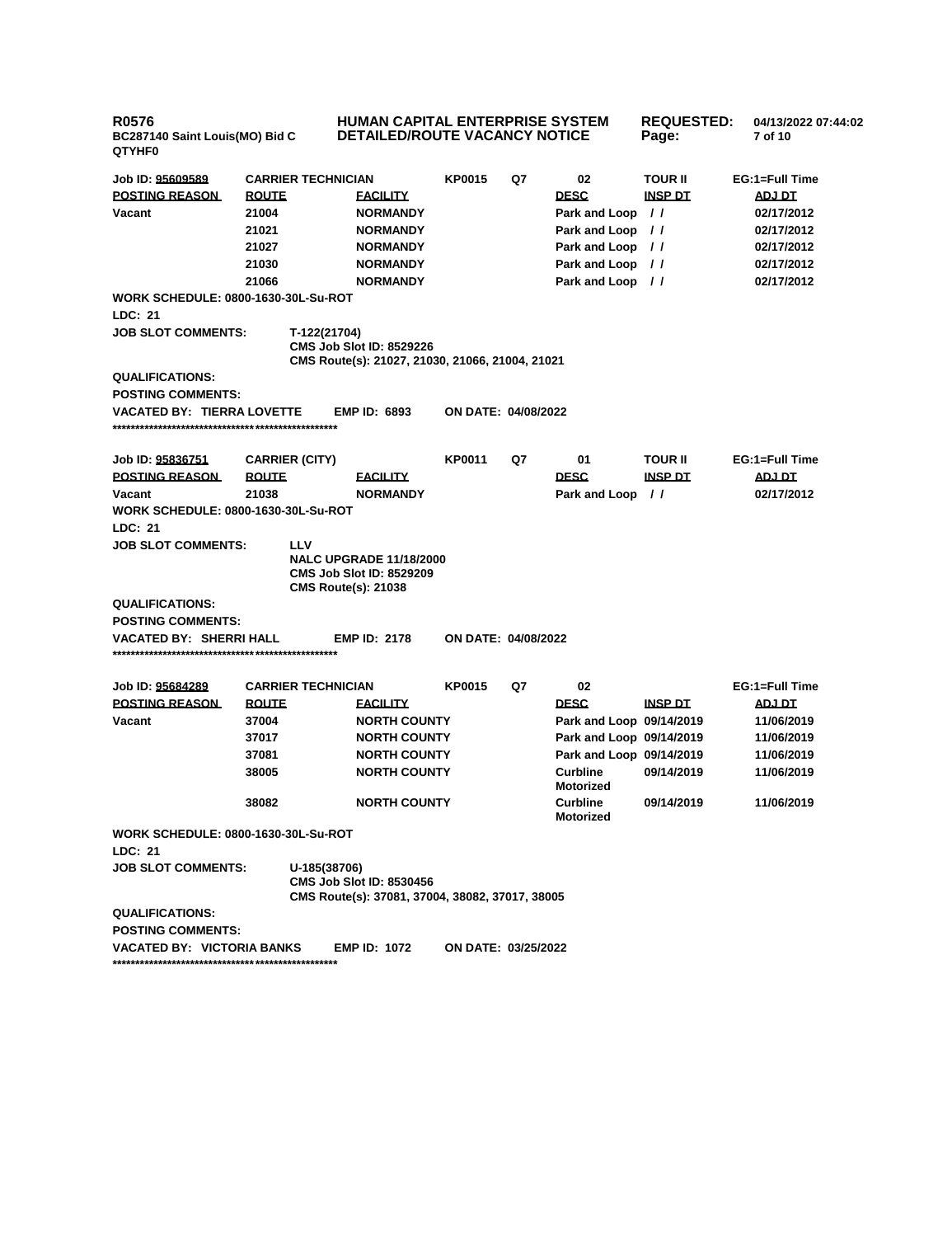| <b>R0576</b><br>BC287140 Saint Louis(MO) Bid C<br><b>QTYHF0</b> |                                       | <b>HUMAN CAPITAL ENTERPRISE SYSTEM</b><br><b>DETAILED/ROUTE VACANCY NOTICE</b>                                                        |                            |    | <b>REQUESTED:</b><br>Page:          | 04/13/2022 07:44:02<br>8 of 10 |                |
|-----------------------------------------------------------------|---------------------------------------|---------------------------------------------------------------------------------------------------------------------------------------|----------------------------|----|-------------------------------------|--------------------------------|----------------|
| Job ID: 95880163                                                | <b>CARRIER (CITY)</b>                 |                                                                                                                                       | KP0011                     | Q7 | 01                                  | <b>TOUR II</b>                 | EG:1=Full Time |
| <b>POSTING REASON</b>                                           | <b>ROUTE</b>                          | <b>FACILITY</b>                                                                                                                       |                            |    | <b>DESC</b>                         | <b>INSP DT</b>                 | ADJ DT         |
| Vacant                                                          | 37093                                 | <b>NORTH COUNTY</b>                                                                                                                   |                            |    | Park and Loop 09/14/2019            |                                | 11/06/2019     |
| <b>WORK SCHEDULE: 0800-1630-30L-Su-ROT</b>                      |                                       |                                                                                                                                       |                            |    |                                     |                                |                |
| <b>LDC: 21</b>                                                  |                                       |                                                                                                                                       |                            |    |                                     |                                |                |
| <b>JOB SLOT COMMENTS:</b>                                       |                                       | <b>CMS Job Slot ID: 8529596</b><br><b>CMS Route(s): 37093</b>                                                                         |                            |    |                                     |                                |                |
| <b>QUALIFICATIONS:</b>                                          |                                       |                                                                                                                                       |                            |    |                                     |                                |                |
| <b>POSTING COMMENTS:</b>                                        |                                       |                                                                                                                                       |                            |    |                                     |                                |                |
| <b>VACATED BY: Raquel Rogers</b>                                |                                       | <b>EMP ID: 5326</b>                                                                                                                   | <b>ON DATE: 02/24/2022</b> |    |                                     |                                |                |
|                                                                 |                                       |                                                                                                                                       |                            |    |                                     |                                |                |
| Job ID: 95808811                                                |                                       |                                                                                                                                       | <b>KP0011</b>              | Q7 | 01                                  | <b>TOUR II</b>                 | EG:1=Full Time |
| <b>POSTING REASON</b>                                           | <b>CARRIER (CITY)</b><br><b>ROUTE</b> | <b>FACILITY</b>                                                                                                                       |                            |    | <b>DESC</b>                         | <u>INSP DT</u>                 | <b>ADJ DT</b>  |
| Vacant                                                          | 32016                                 | <b>OLIVETTE</b>                                                                                                                       |                            |    | Park and Loop 09/14/2019            |                                | 11/06/2019     |
| <b>WORK SCHEDULE: 0730-1600-30L-Su-ROT</b>                      |                                       |                                                                                                                                       |                            |    |                                     |                                |                |
| LDC: 21                                                         |                                       |                                                                                                                                       |                            |    |                                     |                                |                |
| <b>JOB SLOT COMMENTS:</b>                                       |                                       | <b>CMS Job Slot ID: 8529303</b><br><b>CMS Route(s): 32016</b>                                                                         |                            |    |                                     |                                |                |
| <b>QUALIFICATIONS:</b>                                          |                                       |                                                                                                                                       |                            |    |                                     |                                |                |
| <b>POSTING COMMENTS:</b>                                        |                                       |                                                                                                                                       |                            |    |                                     |                                |                |
| <b>VACATED BY: JOSEPH WOODS</b>                                 |                                       | <b>EMP ID: 3583</b>                                                                                                                   | ON DATE: 04/08/2022        |    |                                     |                                |                |
|                                                                 |                                       |                                                                                                                                       |                            |    |                                     |                                |                |
|                                                                 |                                       |                                                                                                                                       |                            |    |                                     |                                |                |
| Job ID: 95596728                                                | <b>CARRIER (CITY)</b>                 |                                                                                                                                       | <b>KP0011</b>              | Q7 | 01                                  | <b>TOUR II</b>                 | EG:1=Full Time |
| <b>POSTING REASON</b>                                           | <b>ROUTE</b>                          | <b>FACILITY</b>                                                                                                                       |                            |    | <b>DESC</b>                         | <b>INSP DT</b>                 | <b>ADJ DT</b>  |
| Vacant                                                          | 28058                                 | <b>SAPPINGTON</b>                                                                                                                     |                            |    | <b>Curbline</b><br><b>Motorized</b> | $\prime$                       | 07/20/2011     |
| <b>WORK SCHEDULE: 0800-1630-30L-Su-ROT</b>                      |                                       |                                                                                                                                       |                            |    |                                     |                                |                |
| <b>LDC: 21</b>                                                  |                                       |                                                                                                                                       |                            |    |                                     |                                |                |
| <b>JOB SLOT COMMENTS:</b>                                       | <b>FFV</b>                            | <b>NALC UPGRADE 11/18/2000</b><br>CMS Job Slot ID: 8529676<br><b>CMS Route(s): 28058</b>                                              |                            |    |                                     |                                |                |
| <b>QUALIFICATIONS:</b>                                          |                                       |                                                                                                                                       |                            |    |                                     |                                |                |
| <b>POSTING COMMENTS:</b>                                        |                                       |                                                                                                                                       |                            |    |                                     |                                |                |
| <b>VACATED BY: Thomas Brockman</b>                              |                                       | <b>EMP ID: 3954</b>                                                                                                                   | ON DATE: 03/31/2022        |    |                                     |                                |                |
| Job ID: 95644595                                                | <b>CARRIER (CITY)</b>                 |                                                                                                                                       | KP0011                     | Q7 | 01                                  | TOUR II                        | EG:1=Full Time |
| <b>POSTING REASON</b>                                           | <b>ROUTE</b>                          | <b>FACILITY</b>                                                                                                                       |                            |    | <b>DESC</b>                         | INSP DT                        | ADJ DT         |
| Vacant                                                          | 28019                                 | <b>SAPPINGTON</b>                                                                                                                     |                            |    | <b>Curbline</b>                     | $\prime\prime$                 | 07/20/2011     |
|                                                                 |                                       |                                                                                                                                       |                            |    | <b>Motorized</b>                    |                                |                |
| <b>WORK SCHEDULE: 0800-1630-30L-Su-ROT</b>                      |                                       |                                                                                                                                       |                            |    |                                     |                                |                |
| LDC: 21                                                         |                                       |                                                                                                                                       |                            |    |                                     |                                |                |
| <b>JOB SLOT COMMENTS:</b>                                       |                                       | <b>LONG LIFE VEH</b><br>REPLACES JOB 1474738 NALC UPGRADE 11/18/2000<br><b>CMS Job Slot ID: 8529671</b><br><b>CMS Route(s): 28019</b> |                            |    |                                     |                                |                |
| <b>QUALIFICATIONS:</b>                                          | <b>LLV RHD</b>                        | <b>VALID STATE DRIVER'S LICENSE</b>                                                                                                   |                            |    |                                     |                                |                |
| <b>POSTING COMMENTS:</b>                                        |                                       |                                                                                                                                       |                            |    |                                     |                                |                |
| <b>VACATED BY: Terry Leonard</b>                                |                                       | <b>EMP ID: 6961</b>                                                                                                                   | ON DATE: 04/08/2022        |    |                                     |                                |                |
|                                                                 |                                       |                                                                                                                                       |                            |    |                                     |                                |                |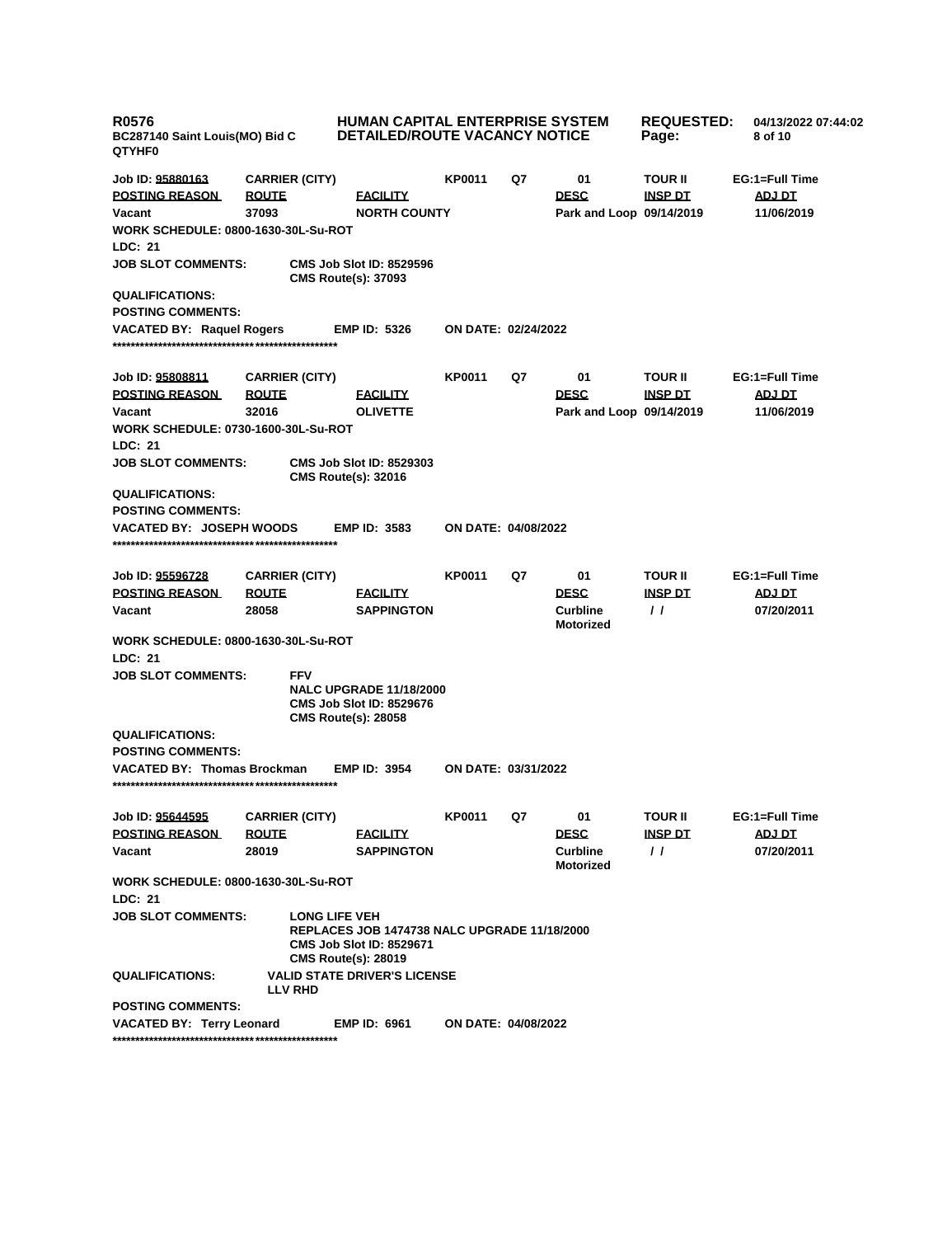| <b>R0576</b><br>BC287140 Saint Louis(MO) Bid C<br><b>QTYHF0</b> |                           | <b>HUMAN CAPITAL ENTERPRISE SYSTEM</b><br><b>DETAILED/ROUTE VACANCY NOTICE</b>                                       |                            | <b>REQUESTED:</b><br>Page: | 04/13/2022 07:44:02<br>9 of 10 |                |                |
|-----------------------------------------------------------------|---------------------------|----------------------------------------------------------------------------------------------------------------------|----------------------------|----------------------------|--------------------------------|----------------|----------------|
| Job ID: 71523608                                                | <b>CARRIER (CITY)</b>     |                                                                                                                      | KP0011                     | Q7                         | 01                             | TOUR II        | EG:1=Full Time |
| <b>POSTING REASON</b>                                           | <b>ROUTE</b>              | <b>FACILITY</b>                                                                                                      |                            |                            | <b>DESC</b>                    | <b>INSP DT</b> | ADJ DT         |
| Vacant                                                          |                           | <b>SOUTHWEST</b>                                                                                                     |                            |                            |                                |                |                |
| <b>WORK SCHEDULE: 0800-1630-30L-Su-ROT</b>                      |                           |                                                                                                                      |                            |                            |                                |                |                |
| LDC: 21                                                         |                           |                                                                                                                      |                            |                            |                                |                |                |
| <b>JOB SLOT COMMENTS:</b>                                       |                           | RESERVE ROUTE R-39790 As per Addendum Pre Arb Settlement 8/18/2005                                                   |                            |                            |                                |                |                |
| <b>QUALIFICATIONS:</b>                                          |                           |                                                                                                                      |                            |                            |                                |                |                |
| <b>POSTING COMMENTS:</b>                                        |                           |                                                                                                                      |                            |                            |                                |                |                |
| VACATED BY: CARTEZ COOK                                         |                           | <b>EMP ID: 1965</b>                                                                                                  | <b>ON DATE: 04/08/2022</b> |                            |                                |                |                |
|                                                                 |                           |                                                                                                                      |                            |                            |                                |                |                |
|                                                                 |                           |                                                                                                                      |                            |                            |                                |                |                |
| Job ID: <u>95512619</u>                                         | <b>CARRIER (CITY)</b>     |                                                                                                                      | <b>KP0011</b>              | Q7                         | 01                             | TOUR II        | EG:1=Full Time |
| <b>POSTING REASON</b>                                           | <b>ROUTE</b>              | <b>FACILITY</b>                                                                                                      |                            |                            | <b>DESC</b>                    | <b>INSP DT</b> | <b>ADJ DT</b>  |
| Vacant                                                          | 09036                     | <b>SOUTHWEST</b>                                                                                                     |                            |                            | Park and Loop 05/06/2006       |                | 02/24/2012     |
| <b>WORK SCHEDULE: 0800-1630-30L-Su-ROT</b>                      |                           |                                                                                                                      |                            |                            |                                |                |                |
| LDC: 21                                                         |                           |                                                                                                                      |                            |                            |                                |                |                |
| <b>JOB SLOT COMMENTS:</b>                                       |                           | <b>CMS Job Slot ID: 8529999</b><br><b>CMS Route(s): 09036</b>                                                        |                            |                            |                                |                |                |
| <b>QUALIFICATIONS:</b>                                          |                           |                                                                                                                      |                            |                            |                                |                |                |
| <b>POSTING COMMENTS:</b>                                        |                           |                                                                                                                      |                            |                            |                                |                |                |
| <b>VACATED BY: JASMINE WILLIAMS</b>                             |                           | <b>EMP ID: 7077</b>                                                                                                  | <b>ON DATE: 03/04/2022</b> |                            |                                |                |                |
|                                                                 |                           |                                                                                                                      |                            |                            |                                |                |                |
|                                                                 |                           |                                                                                                                      |                            |                            |                                |                |                |
| Job ID: 95670465                                                | <b>CARRIER TECHNICIAN</b> |                                                                                                                      | <b>KP0015</b>              | Q7                         | 02                             | TOUR II        | EG:1=Full Time |
| <b>POSTING REASON</b>                                           | <b>ROUTE</b>              | <b>FACILITY</b>                                                                                                      |                            |                            | <b>DESC</b>                    | <b>INSP DT</b> | <b>ADJ DT</b>  |
| Vacant                                                          | 30048                     | UNIVERSITY CITY                                                                                                      |                            |                            | Park and Loop 09/27/2008       |                | 02/25/2010     |
|                                                                 | 30073                     | UNIVERSITY CITY                                                                                                      |                            |                            | Park and Loop 09/27/2008       |                | 02/25/2010     |
|                                                                 | 30085                     | UNIVERSITY CITY                                                                                                      |                            |                            | Park and Loop 09/27/2008       |                | 02/25/2010     |
|                                                                 | 30088                     | UNIVERSITY CITY                                                                                                      |                            |                            | Park and Loop 09/27/2008       |                | 02/25/2010     |
|                                                                 | 30011                     | UNIVERSITY CITY                                                                                                      |                            |                            | Park and Loop 09/27/2008       |                | 02/25/2010     |
| <b>WORK SCHEDULE: 0800-1630-30L-Su-ROT</b>                      |                           |                                                                                                                      |                            |                            |                                |                |                |
| LDC: 21                                                         |                           |                                                                                                                      |                            |                            |                                |                |                |
| <b>JOB SLOT COMMENTS:</b>                                       | T-211(30707)              | <b>NALC UPGRADE 11/18/2000</b><br><b>CMS Job Slot ID: 1482731</b><br>CMS Route(s): 30073, 30011, 30048, 30085, 30088 |                            |                            |                                |                |                |
| <b>QUALIFICATIONS:</b>                                          |                           |                                                                                                                      |                            |                            |                                |                |                |
| <b>POSTING COMMENTS:</b>                                        |                           |                                                                                                                      |                            |                            |                                |                |                |
| VACATED BY: ANGELA JONES                                        |                           | <b>EMP ID: 4370</b>                                                                                                  | ON DATE: 04/08/2022        |                            |                                |                |                |
|                                                                 |                           |                                                                                                                      |                            |                            |                                |                |                |
|                                                                 |                           |                                                                                                                      |                            |                            |                                |                |                |
| Job ID: 71148644                                                | <b>CARRIER (CITY)</b>     |                                                                                                                      | <b>KP0011</b>              | Q7                         | 01                             | <b>TOUR II</b> | EG:1=Full Time |
| <b>POSTING REASON</b>                                           | <b>ROUTE</b>              | <b>FACILITY</b>                                                                                                      |                            |                            | <b>DESC</b>                    | <b>INSP DT</b> | <u>ADJ DT</u>  |
| Vacant                                                          |                           | <b>FREDERICK N WEATHERS</b>                                                                                          |                            |                            |                                |                |                |
| <b>WORK SCHEDULE: 0800-1630-30L-Su-ROT</b>                      |                           |                                                                                                                      |                            |                            |                                |                |                |
| LDC: 21                                                         |                           |                                                                                                                      |                            |                            |                                |                |                |
| <b>JOB SLOT COMMENTS:</b>                                       |                           | <b>Reserve Carrier Position: 12711</b><br>Replaces position 95829693                                                 |                            |                            |                                |                |                |
| <b>QUALIFICATIONS:</b>                                          |                           |                                                                                                                      |                            |                            |                                |                |                |
| <b>POSTING COMMENTS:</b>                                        |                           |                                                                                                                      |                            |                            |                                |                |                |
| <b>VACATED BY: JYRON JOHNSON</b>                                |                           | <b>EMP ID: 7899</b>                                                                                                  | <b>ON DATE: 04/08/2022</b> |                            |                                |                |                |

**\*\*\*\*\*\*\*\*\*\*\*\*\*\*\*\*\*\*\*\*\*\*\*\*\*\*\*\*\*\*\*\*\*\*\*\*\*\*\*\*\*\*\*\*\*\*\*\*\***